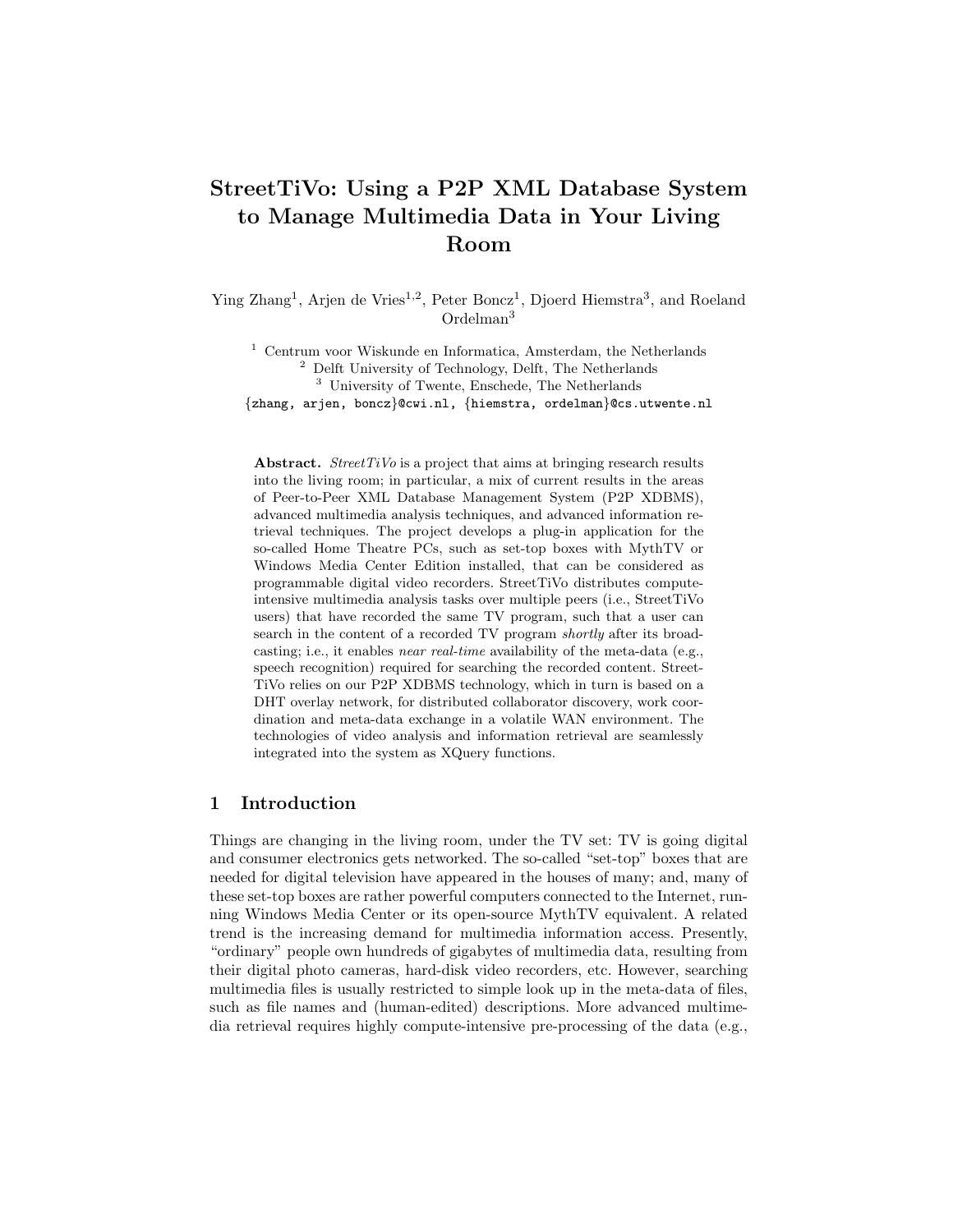speech recognition and image processing). As a rough estimation, it takes a moderate computer more than one order of magnitude more time to derive the auxiliary data that would enable better search facilities.

The idea of  $Street TiVo$  is to unite the computing power of those Media Center devices (peers) in the living rooms. By distributed and parallel execution of compute-intensive multimedia analysis tasks on multiple peers, near real-time indexing of the content can be provided using just the ordinary hardware available in the network. StreetTiVo divides the Media Center devices into groups and assigns each group a short time slice of a recording (e.g., ten seconds), to run multimedia analysis tools on those time slices only. Thus, the peers form virtual digital streets and are virtual neighbours of each other. Note that StreetTiVo uses the P2P concept in a strictly legal way, as it is not used to distribute the video files themselves. Users can only watch the content that they have recorded themselves. What is exchanged by StreetTiVo are only the results of multimedia analysis of those videos, i.e., generated meta-data.

Summarizing, the goal of the StreetTiVo project is: unite Media Center devices using P2P technologies to cooperatively run compute intensive multimedia analysis applications just in everybody's living room so that they could produce results in near real-time.

Imagine for example, if only a tiny fraction of the millions of people recording the Champions League soccer competition would participate in StreetTiVo! Useful media analysis tools would include the transcription of the text spoken by the presenters during the match, but also the cross-media analysis to recognize goals and other exciting moments (e.g., from audio volume and/or camera motion patterns). After each group of media centers has exchanged its partial analysis results with the other groups (that recorded the same match), all Street-TiVo participants obtain the complete set of automatically derived annotations, so that meta-data could be used for direct entry to the most exciting moment(s) of the game, or, the automatic generation of a summary including all highlights.

In this paper we describe the P2P data management approach of StreetTiVo in Section 2. The current system architecture is presented in Section 3. We briefly describe the three major components: XRPC, ASR and PF/Tijah. This first version of StreetTiVo was chosen to be simple, so that we could quickly demonstrate the cooperation between XRPC, ASR, PF/Tijah in a non-trivial application setting. A distributed architecture is adopted, in which all StreetTiVo users (i.e., clients) are managed by a central server. In Section 4, we explain the envisioned P2P model and discuss the challenges on our way to make StreetTiVo a truly P2P application. We conclude in Section 5.

## 2 P2P Data Management

From a network communication perspective, DHT-based overlays have gained much popularity in both research projects and real-world P2P applications [1– 12. DHT networks have proven to be efficient and scalable (guarantees  $O(logN)$ )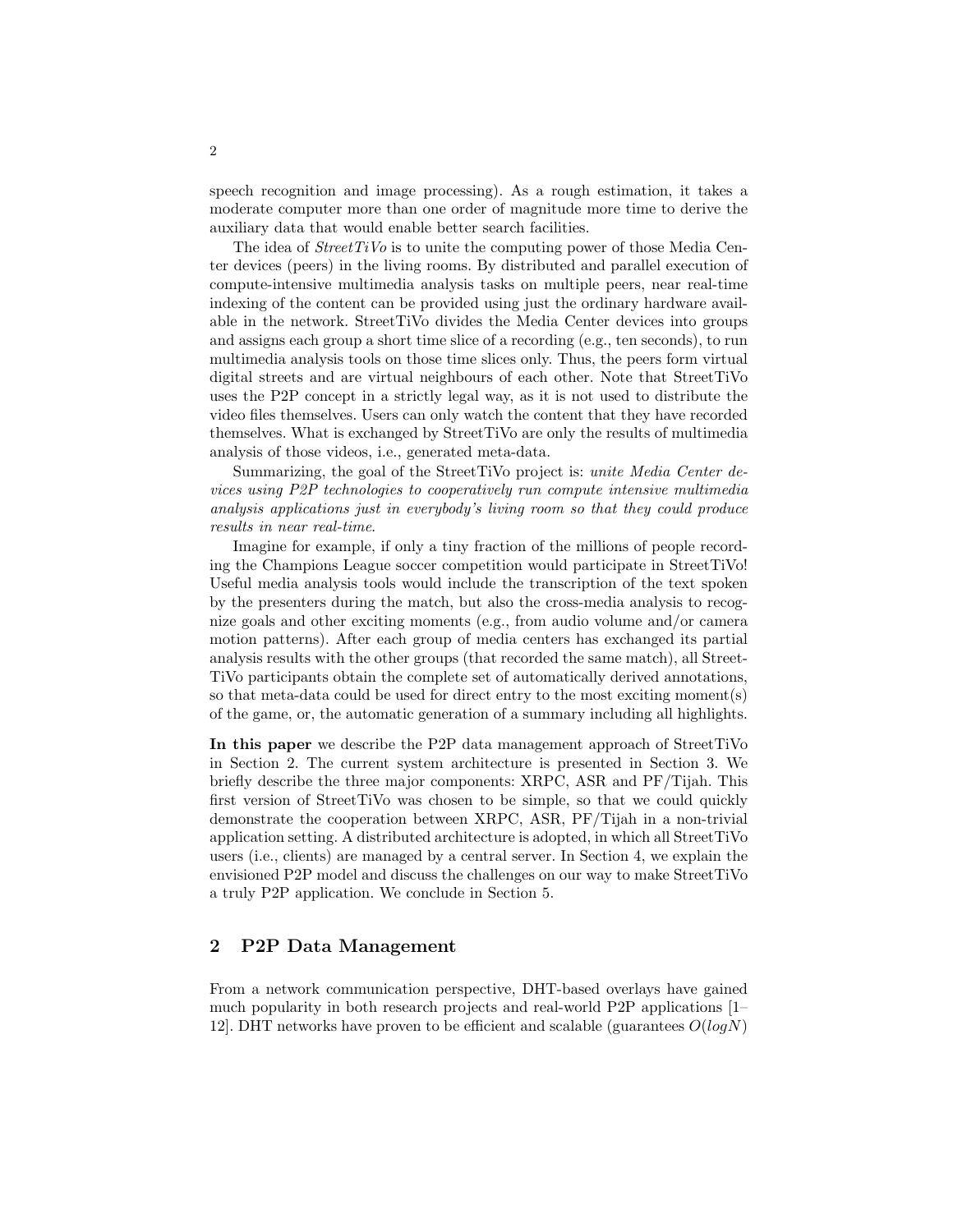scalability) in volatile WAN environments [6, 13]. From a data management perspective, XML has become the de facto standard for data exchange over the Internet, and XQuery the W3C standard for querying XML data. The infrastructure of StreetTiVo is therefore provided by  $Monet DB/XQuery^*$  [14], a P2P XML DBMS that supports distributed evaluation of XQuery[15] queries over DHT networks [1, 3, 4, 6]. Each peer runs an XDBMS, MonetDB/XQuery [16], to manage its local data. Communication among peers is done by remote execution of XQuery functions using XRPC [17, 18], a simple XQuery extension for Remote Procedure Calls (RPC) that enables efficient distributed querying of heterogeneous XQuery data sources.

The current implementation of StreetTiVo as XQuery expressions applies a Dutch automatic speech recognition system (ASR) [19] to the recorded programmes, and provides a full-text retrieval service of the ASR output by employing the MonetDB/XQuery extension  $PF/Tijah$  [20]. When a TV program is broadcast, all participants (peers that are recording this TV program) jointly extract the (Dutch) spoken text using the ASR component, and exchange local partial ASR results with each other. ASR produces XML documents containing speech texts and some meta-data, for example, start/end timestamp of a sentence in the video file. Each participant stores *all* resulting XML documents of the recording in its local MonetDB/XQuery that can then be queried using PF/Tijah. The meta-data of the retrieved sentences provide sufficient information for the StreetTiVo GUI to display only the desired video fragment.



Fig. 1. StreetTiVo architecture: clientserver model

Fig. 2. Information maintained for each recording

# 3 StreetTiVo Architecture

The current version of StreetTiVo uses a simple client-server network model, as shown in Figure 1. In this setup, we assume that the coordinator is a reliable host, while the clients join and leave unpredictably (similar to the early work of [21]). While our next step will be to replace this model with a more sophisticated DHT-based P2P model, we first detail the current implementation.

Each peer runs a MonetDB/XQuery server and communicates with other peers via XRPC, by sending SOAP XRPC request/response messages. The central StreetTiVo coordinator is responsible for registration of recordings, and the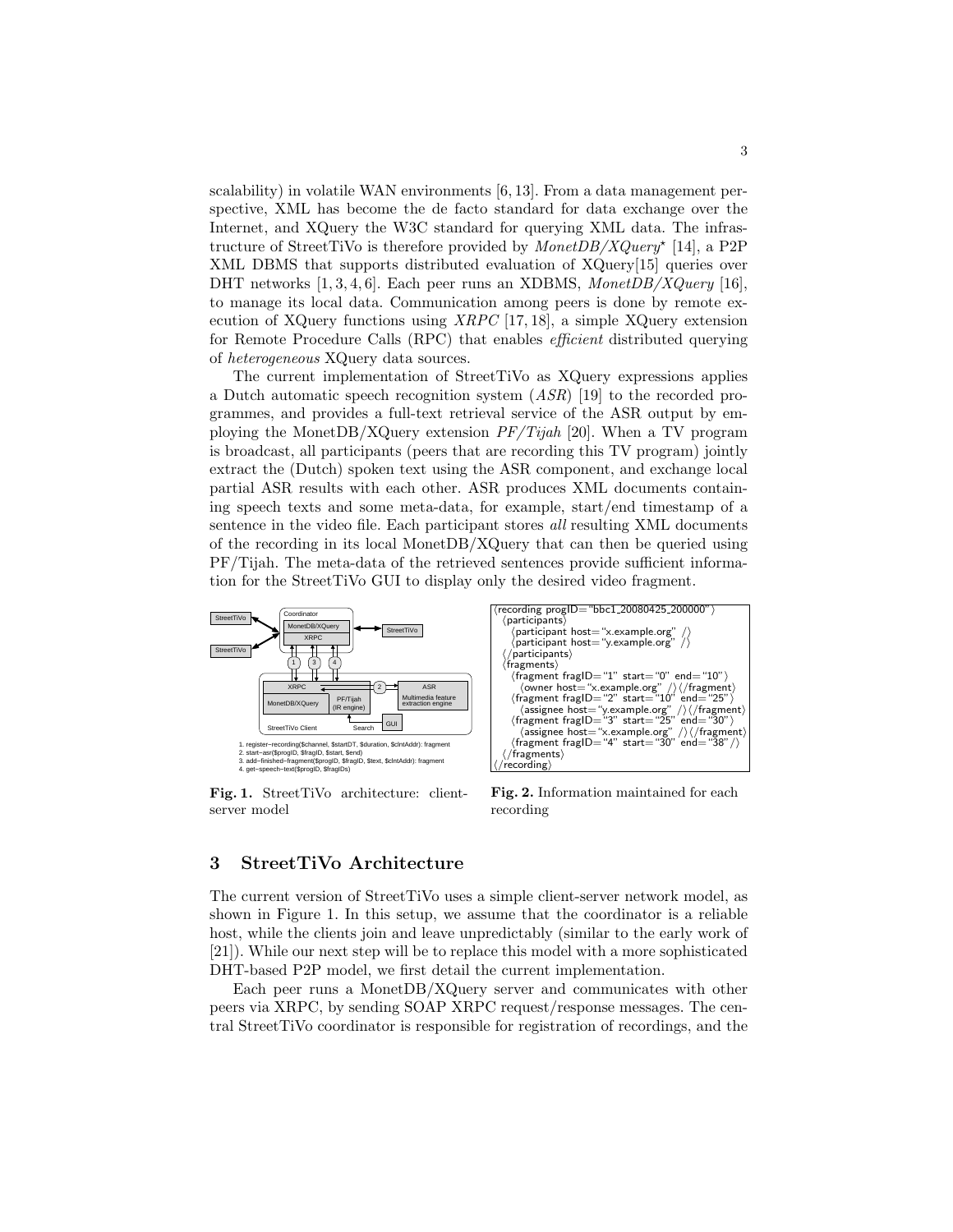generation and distribution of ASR tasks. For each recording, the coordinator maintains a list of participating peers and a list of tasks (called fragments). A recording is divided into short fragments (usually several seconds) to be analyzed parallelly by the participants. For each fragment, the coordinator maintains if it is being processed by a peer (i.e., it has an assignee), or if its speech text is already available (i.e. it has an owner). All meta-data are in XML format and stored in MonetDB/XQuery.

Example 1. The XML snippet in Figure 2 shows the recording element for the TV program bbc1 20080425 200000. The progID is determined by channel, date and start time. The TV program is recorded by two peers and is divided into 4 fragments. The attributes start and end of a fragment indicate the relative start/end timestamps of the fragment in the video file. Fragments are assigned to the participants in the order they register, so initially fragments 1 and 2 are assigned to the hosts x.example.org and y.example.org, respectively. So far, x.example.org has finished analyse fragment 1 (indicated as the owner of the fragment) and has been assigned a new job fragment 3. The host y.example.org is still processing fragment 2. Since there are no more participants, fragment 4 is waiting to be assigned.

All interfaces between coordinator, clients and the local ASR engine have been defined as XQuery functions. A small Java program implements the XQuery function (start-asr() in Figure 1) that triggers the ASR engine. The interaction between one StreetTiVo client and the coordinator is shown in details. Collaborative speech recognition works as follows.

 $Step ①$  When a TV program is scheduled for recording, the StreetTiVo client sends an XRPC request to the coordinator to execute the function registerrecording(). The coordinator responds with a fragment, which has not been processed by any participants, and inserts the client as an assignee into the fragment element. For reliability reason, each fragment is assigned to multiple clients.

If the request is the first registration for a TV program, the coordinator first needs to generate ASR tasks. An easy way to do this is to divide the whole recording into equal sized fragments. To get high quality ASR result, the ASR segmenter should be used, which is able to filter out the audio that do not contain speech and generates fragments accordingly (see Section 3.2). Information provided by the ASR segmenter ensures that the ASR speech recognizer produces more accurate results. However, the better quality comes at a high cost of speed, because the coordinator must record the TV program itself and run ASR segmenter afterwards. So, there is a trade-off between speed and quality.

Step  $\mathfrak{D}$  Upon receipt of the response from the coordinator (in Step  $\mathfrak{D}$ ), the StreetTiVo client starts its local ASR engine to analyze the fragment specified in the response message, by calling the interface function start-asr().

Step ③ After the ASR engine has finished analyzing a fragment, the Street-TiVo client reports this by calling add-finished-fragment() on the coordinator and passing among others the retrieved text as parameter.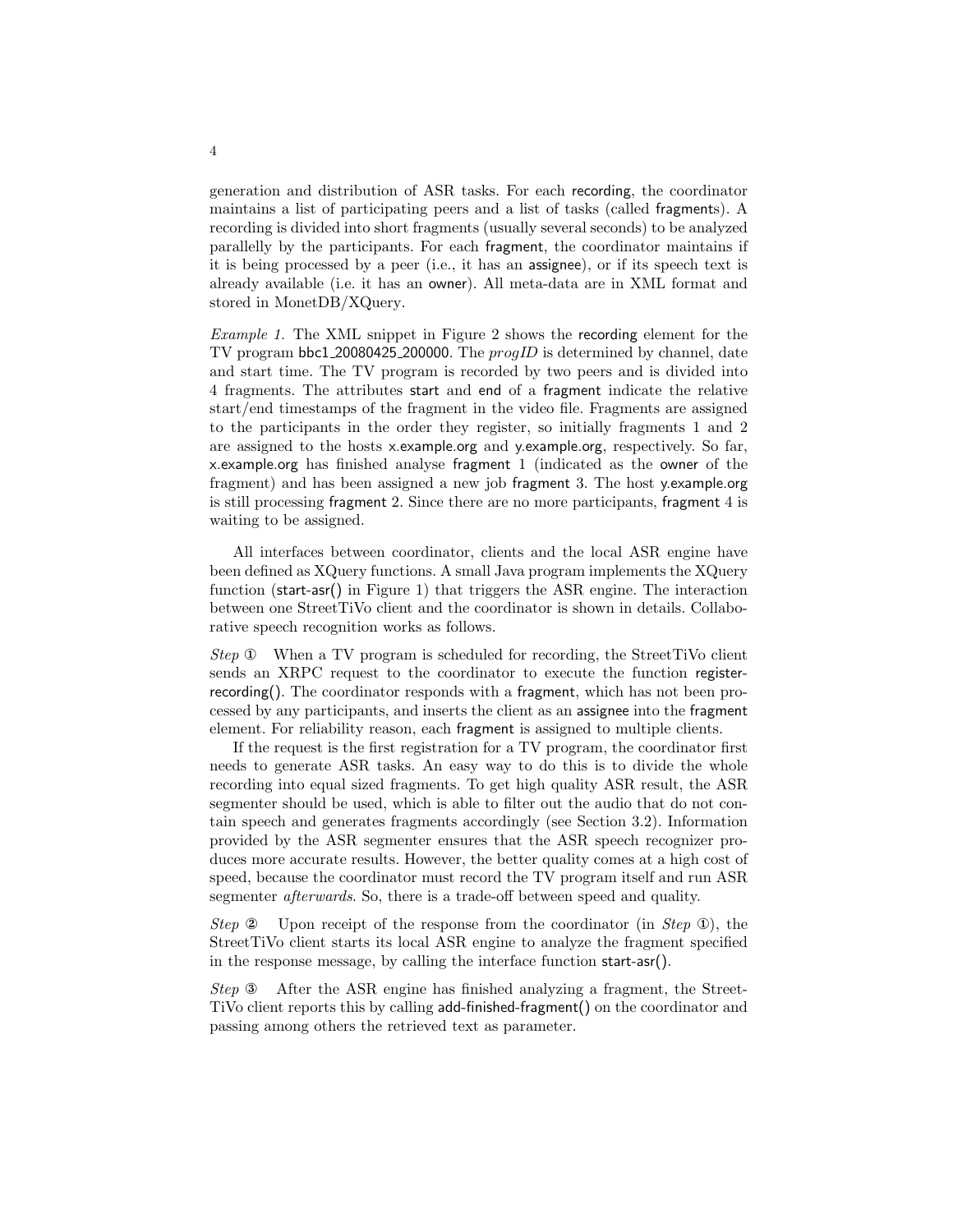Step ④ After having finished one task, the StreetTiVo client is expected to request a new task (get-job()), until the coordinator responds with an empty task, which might mean that there are sufficient number of assignees for each fragment, or that the coordinator has received the ASR results of all fragments.

Step ⑤ If there are no new tasks, the StreetTiVo client waits for some predefined time to give the other participants the opportunity to finish their ASR tasks, and then attempts to retrieve the speech text of the missing fragments. The StreetTiVo client can directly ask the coordinator for the missing fragments (get-speech-text()), since all ASR results are also stored at the coordinator, but the preferred procedure is to just call the coordinator's get-fragments() function (not shown) to find out what participant owns which ASR result, and retrieve the fragments' texts from those nodes.

Once the ASR results are locally available, StreetTiVo users can search for video fragments by entering keywords in the GUI. The keywords are subsequently translated into Tijah queries. PF/Tijah returns matching sentences ranked by their estimated probability of relevance.Each sentence is tagged with its relative start/end timestamps in the video file, this way, the desired video fragments can be retrieved. In summary, StreetTiVo has three major components: XRPC takes care of communication among peers, ASR provides video analysis functions, and PF/Tijah enables retrieval of video fragments using keywords. In the remainder of this section, we give a brief overview of these techniques.

#### 3.1 XRPC: Distributed XQuery Processing

XQuery 1.0 [15] only provides a data shipping model for querying XML documents over the Internet. The built-in function fn:doc() fetches an XML document from a remote peer to the local server, where it subsequently can be queried. The recent W3C Candidate Recommendation XQuery Update Facility (XQUF) [22] introduces a built-in function fn:put() for remote storage of XML documents, which again implies data shipping. There have been various proposals to equip XQuery with function shipping style distributed querying abilities [23–25]. On the syntax level, we consider our XRPC proposal an incremental development of these. XRPC adds RPC to XQuery in the most simple way: adding a destination URI to the XQuery equivalent of a procedure call (i.e. function application).

Remote function applications in XRPC take the XQuery syntax: execute at  ${Expr}{FunApp (ParamList)}$ , where  $Expr$  is an XQuery xs:string expression that specifies the URI of the peer on which the function  $FunApp$  is to be executed. As a running example, we assume a set of XQuery DBMS (peers) that each store a movie database in an XML document filmDB.xml with contents similar to:

> $\langle$ films $\rangle$ (film $\rangle$ {name} $\sf The \; Rock$ {/name $\rangle$ {actor}Sean Connery{/actor}{/film}  $\langle \mathsf{film} \rangle \langle \mathsf{name} \rangle$ Green Card $\langle / \mathsf{name} \rangle \langle \mathsf{actor} \rangle$ Gerard Depardieu $\langle / \mathsf{actor} \rangle \langle / \mathsf{film} \rangle$  $\langle$  /films

We assume an XQuery module film.xq stored at the host example.org that defines a function filmsByActor():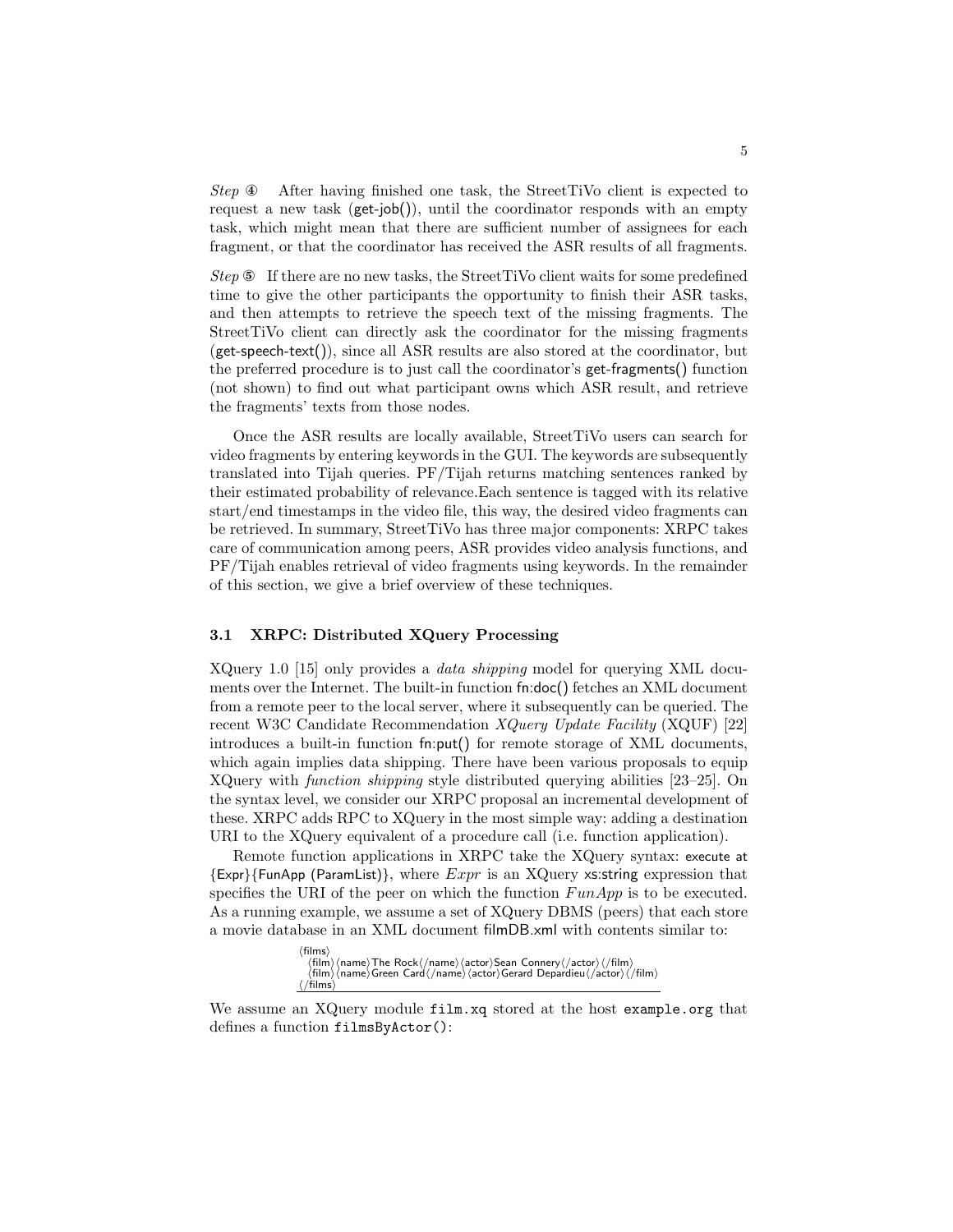

Fig. 3. Overview of the ASR decoding system.

module namespace file="films"; declare function film:filmsByActor(\$actor as xs:string) as node()\* { doc("filmDB.xml")//name[../actor=\$actor] };

With XRPC, we can execute this function on a remote peer, e.g. x. example.org, to get a sequence of films in which Sean Connery plays in the film database stored on the remote peer.

import module namespace  $f = "films"$  at "http://example.org/film.xq";  $\langle$ films $\rangle$  { execute at { "xrpc://x.example.org" } {f:filmsByActor( "Sean Connery" } }  $\rangle$   $\langle$  /films $\rangle$ 

which yields:  $\{\text{films}\rangle$ name $\text{The Rock}\langle\text{name}\rangle$  $\langle\text{films}\rangle$ . We introduce here a new xrpc:// network protocol, accepted in the destination URI of execute at, to indicate a peer's ability of handling XRPC queries. The generic form of such URIs is xrpc://(host)[:port] [/[path]], where xrpc:// is the network protocol,  $\langle$ host)[:port] identifies the remote peer, and [/[path]] is an optional local path at the remote peer.

The SOAP XRPC Protocol. The design goal of XRPC is to create a distributed XQuery mechanism with which different XQuery engines at different sites can jointly execute queries. This implies that our proposal also encompasses a network protocol, SOAP XRPC, which uses the Simple Object Access Protocol (SOAP) [26] (i.e. XML messages) over HTTP. XML is ideal for distributed environments (think of character encoding hassles, byte ordering), XQuery engines are perfectly equipped to process XML messages, and an XML-based message protocol makes it trivial to support passing values of any type from the XQuery Data Model [27]. The choice for SOAP brings as additional advantages seamless integration of XQuery data sources with web services and Service Oriented Architectures (SOA) as well as AJAX-style GUIs. The complete specification of the SOAP XRPC protocol can be found in [17]. Here we show, as an example, the XRPC request message that should be generated for the query above:

| $\langle$ ?xml version="1.0" encoding="utf-8"?)                                                  |
|--------------------------------------------------------------------------------------------------|
| /env:Envelope xmlns:xrpc="http://monetdb.cwi.nl/XQuery"                                          |
| xmlns:env="http://www.w3.org/2003/05/soap-envelope"                                              |
| xmlns:xs="http://www.w3.org/2001/XMLSchema"                                                      |
| xmlns:xsi="http://www.w3.org/2001/XMLSchema-instance"                                            |
| xsi:schemaLocation="http://monetdb.cwi.nl/XQuery                                                 |
| http://monetdb.cwi.nl/XQuery/XRPC.xsd")                                                          |
| (env:Body)                                                                                       |
| "xrpc:request_xrpc:module="films"_xrpc:method="filmsByActor"_xrpc:arity="1"_xrpc:iter-count="1\/ |
| xrpc:updCall="no" xrpc:location="http://x.example.org/film.xq")                                  |
| $\langle$ xrpc:call $\rangle$                                                                    |
| $\langle$ xrpc:sequence $\rangle$                                                                |
| 〈xrpc:atomic-value xsi:type="xs:string"}Sean Connery〈/xrpc:atomic-value〉                         |
| $\langle$ /xrpc:sequence $\rangle$                                                               |
| $\langle$ /xrpc:call $\rangle$                                                                   |
| $\langle$ xrpc: request $\rangle$                                                                |
| (/env:Body)                                                                                      |
| 'env:Envelope)                                                                                   |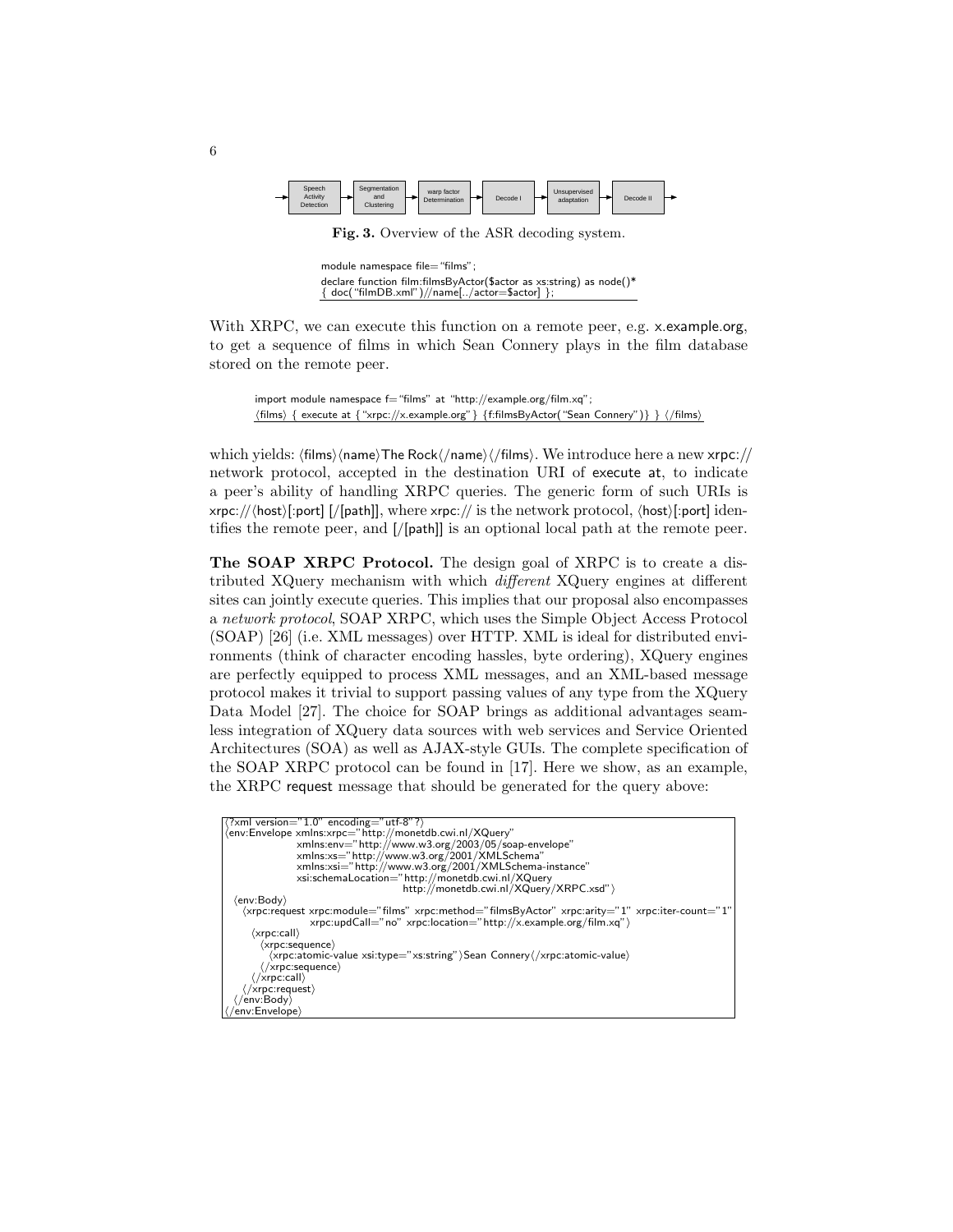#### 3.2 ASR: I Know What You Said

Automatic Speech Recognition (ASR) supports the conceptual querying of video content and the synchronization to any kind of textual resource that is accessible, including other annotations for audiovisual material such as subtitles. The potential of ASR-based indexing has been demonstrated most successfully in the broadcast news domain. Typically large vocabulary speaker independent continuous speech recognition (LVCSR) is deployed to this end.

The ASR system deployed in StreetTiVo was developed at the University of Twente and is part of the open-source SHoUT speech recognition toolkit<sup>4</sup>. Figure 3 gives an overview of the ASR decoding system. Each step provides the input for the following step. The whole process can be roughly divided into two stages. During the first stage, the Speech Activity Detection (SAD) is used to filter out the audio parts that do not contain speech. This step is crucial for the performance of the ASR system to avoid that it tries to recognize non-speech audio that is typically found in recorded TV programs such as music, sound effects or background noise with high volume (traffic, cheering audience, etc). After SAD, the system tries to figure out 'who spoke when', a procedure that is typically referred to as speaker diarization. In this step, the speech fragments are split into segments that only contain speech from one single speaker. Each segment is labelled with its corresponding speaker ID. Next, for each segment the vocal tract length (VTLN) warping factor is determined for vocal tract length normalisation. Variation of vocal tract length between speakers makes it harder to train robust acoustic models. In the *SHoUT* system, normalisation of the feature vectors is obtained by shifting the Mel-scale windows by a certain warping factor during feature extraction for the first decoding step.

After having cleaned up the input sound and gained sufficient meta information, speech recognition can be started in the second stage. Decoding is done using the HMM-based Viterbi decoder. In the first decoding iteration, triphone VTLN acoustic models and trigram language models are used. For each speaker, a first best hypothesis aligned on a phone basis is created for unsupervised acoustic model adaptation. Optionally, for each file a topic specific language model can be generated based on the input of first recognition pass. The second decoding iteration uses the speaker adapted acoustic models and the topic specific language models to create the final first best hypothesis aligned on word basis. Also, for each segment, a word lattices is created. A more detailed description of each step can be found in [19].

#### 3.3 PF/Tijah: XML text search

PF/Tijah [20] is another research project run by the University of Twente with the goal to create a flexible environment for setting up search systems by integrating MonetDB/XQuery that uses the Pathfinder compiler [28] with the Tijah

<sup>4</sup> For information on the use of the SHoUT speech recognition toolkit see http:// wwwhome.cs.utwente.nl/~huijbreg/shout/index.html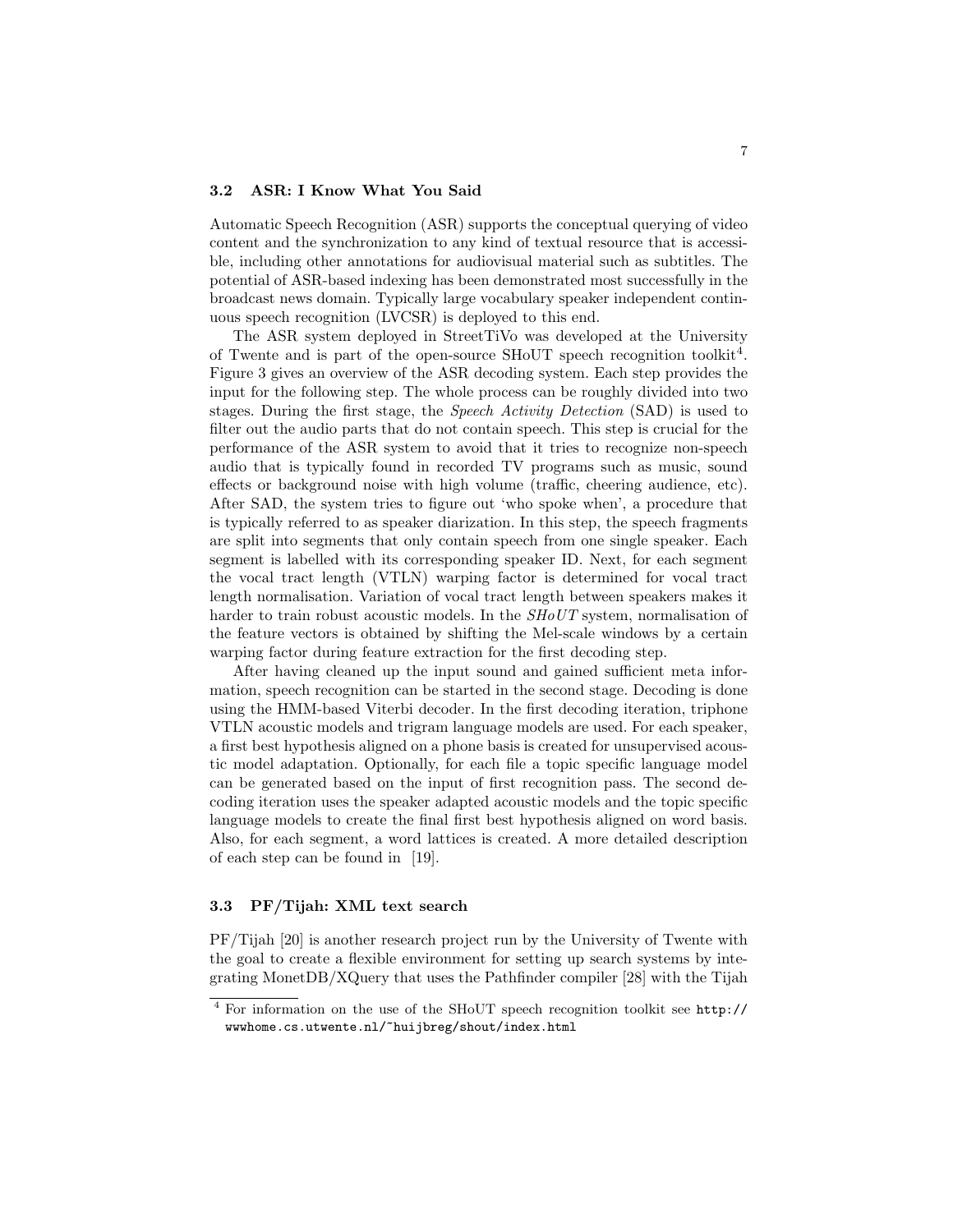XML Information Retrieval (IR) system [29]. The main features supported by PF/Tijah include the following:

- Retrieving arbitrary parts of textual data, unlike traditional IR systems for which the notion of a document needs to be defined up front by the application developers. For example, if the data consist of scientific journals one can query for complete journals, journal issues, single articles, sections from articles or paragraphs without adapting the index or any other part of the system configuration;
- Complex scoring and ranking of the retrieved results by means of so-called Narrowed Extended XPath (NEXI) [30] queries. NEXI is a query language similar to XPath that only supports the descendant and the self axis step, but that is extended with a special about() function that takes a sequence of nodes and ranks those by their estimated probability of relevance to the query;
- PF/Tijah supports incremental indexing: when new ASR fragments are added to the database, their text will be automatically indexed by PF/Tijah, without the need to re-index the entire database from scratch;
- search combined with traditional database querying, including for instance joins on values. As an example, one could search for programmes mentioning "football" that are broadcast on the same channel as programmes mentioning "crime".

StreetTiVo inserts fragments containing the transcripts of ASR whenever they are available. Therefore, they will not be nicely grouped per programme in the database, nor will they be in chronological order. The combination XQuery and NEXI text search enables StreetTiVo to search matching fragments, combine the fragments with the same programme identifier, combine their scores (or take the score of the best matching fragment), rerank programmes by the scores of their fragments, and display the matching programmes along with their best matching fragments: all of this is done in one query.

## 4 Next Steps

Our next step in the development of StreetTiVo is to replace the client-server model with  $MonetDB/XQuery^*$  [14], which integrate the P2P data structure Distributed Hash Tables (DHTs) into XQuery (see Figure 4). A DHT  $[1, 3, 4, 4]$ 6] provides  $(i)$  robust connectivity (i.e., it tries to prevent network partitioning),  $(ii)$  high data availability (i.e., prevent data loss if a peer goes down by automatic replication), and  $(iii)$  a scalable (key, value) storage mechanism with  $O(log(N))$  cost complexity, where N is



Fig. 4. StreetTiVo architecture: P2P model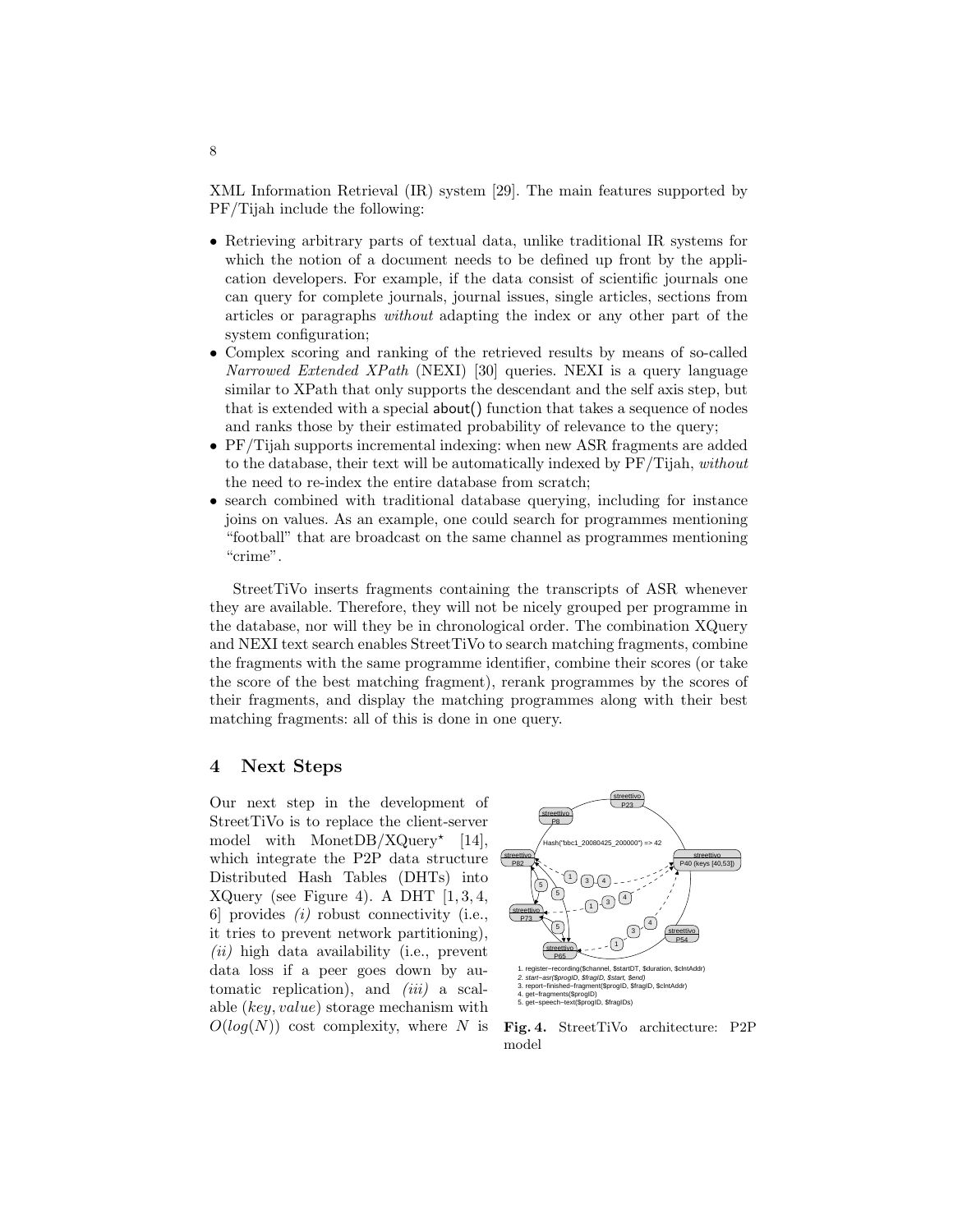the number of peers in the network. A number of P2P database prototypes have already used DHTs [5, 7, 8, 10, 11].

In a StreetTiVo system using a DHT model, peers are managed by a DHT ring. There is no single StreetTiVo coordinator. All peers are unreliable and each can be both a coordinator and a client, thus, each peer must additionally support the functions provided by the coordinator, as discussed in Section 3. The process to collectively speech extraction using ASR is similar as in the client-server model, except several small changes:

Example 2. Figure 4 shows an example scenario, in which three peers N65, N73 and N82 will record the TV program with  $projID = "bbc1.20080425.200000"$ . All participants use the same hash function to calculate the hash of the  $\text{proj}_D$ , which is 42 here. Since the peer P40 is responsible for keys [40, 53], it is chosen as the coordinator for this TV program. The participating peers register the recording at P40 (Step ①). Generating ASR tasks is still done by the (temporary) coordinator, P40. When a peer finished an ASR task, it reports this at the coordinator (Step ③), but without sending the extracted text. All participants will repeat steps  $\Phi$ ,  $\Phi$  and  $\Phi$  to process more fragments, until there are no more ASR tasks. Finally, the participants exchange the ASR results by first finding the owner of each fragments from the coordinator (Step ⑤), and then retrieving the missing ASR results from each other (Step ⑤).

Note that, in the DHT model, the availability of the recording meta-data (i.e., the recording elements maintained by a coordinator as discussed in Section 3) is guaranteed thanks to the automatic replication facility provided by the underlying DHT network, that is, all data on a peer managed by the DHT network are replicated on the peer's predecessors and successors. Thus, if peer P40 would fail in our example, all request with key 42 would be routed by the DHT network to P23 or P54. Also note that, the ASR results are not managed by the DHT network. Basically, all StreetTiVo peers can retrieve these data, but only the peers that have recorded the particular TV program can display the video. The availability of the ASR results is affected by the number of participants (more participants  $\Rightarrow$  higher availability). However, this is not a crucial issue, since every StreetTiVo peer is able to run ASR on a missing fragments.

The challenges in integration of XQuery and DHT are:

### $(i)$  how a DHT should be exploited by an XQuery processor,

(ii) if and how the DHT functionality should surface in the query language.

In MonetDB/XQuery<sup>\*</sup>, we propose to avoid any additional language extensions, but rather introduce a new dht// network protocol, accepted in the destination URI of fn:doc(), fn:put() and execute at. The generic form of such URIs is  $\frac{dht}{dt}dt$ ;  $\frac{dht}{dt}$  where  $\frac{dht}{l}$  is the network protocol,  $\frac{dht}{dt}$  is the ID of the DHT network to be used. Such an ID is useful to allow a P2P XDBMS to participate in multiple (logical)



Fig. 5. tight coupling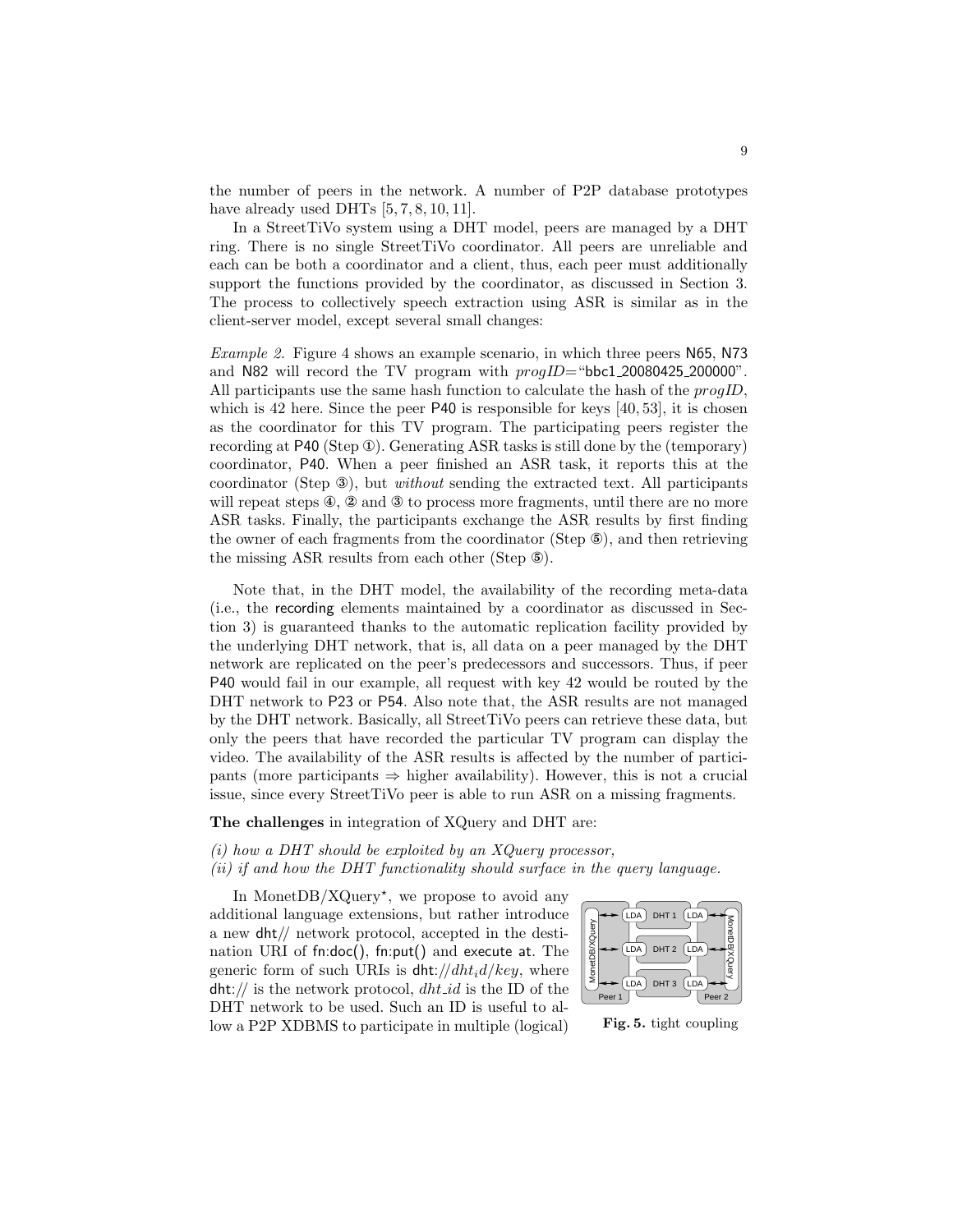DHTs simultaneously (see Figure 4). The key is used to store and retrieve values in the DHT.

In the architecture shown in Figure 4, we run the DHT as a separate process called the Local DHT Agent (LDA). Each LDA is is connected to one DHT *dht\_id*. We propose a *tight coupling* between the DHT network and the XDBMS [14], in which each DHT peer uses its local XDBMS to store the data (i.e. XML documents) and the local XDBMS uses its underlying DHT network to route XQuery queries to remote peers for execution (i.e. pass XRPC requests to the LDA). A positive side-effect of this tight coupling is that the DBMS gets access to the information internal to the P2P network. This information (e.g. peer resources, connectivity) can be exploited in query optimization. To realize this coupling, we need to extend the DHT API (put() and get()) with one new method: xrpc (key, q, m,  $f(ParamList)$ ) : item()\*, where  $f(ParamList)$  is the XQuery function that is to be executed on a remote DHT peer determined by key. The parameters q and m specify XQuery module, in which the function  $f_r$ is defined and the location of the module file. With this method, an XRPC call on a peer  $p_0$  to a dht://dht<sub>x</sub>/key<sub>y</sub> URI is handled as follows:

- 1. The XRPC request $(q, m, f, ParamList)$  is passed to the Local DHT Agent  $lda_0^x$  of  $p_0$ , which in turn passes the request to the DHT network  $dht_x$ .
- 2. The DHT  $dht_x$  routes the request using the normal DHT routing mechanism to the peer  $p_i$  responsible for  $key_u$ .
- 3. When the LDA  $lda_i^x$  on  $p_i$  receives such a request, it performs an XRPC call containing the same request to the MonetDB/XQuery instance on  $p_i$ .
- 4. When  $lda_i^x$  receives the response message, it transports the response back via  $dht_x$  to the query originator  $p_0$ .

Use Cases. Below we show how two main StreetTiVo functions can be implemented as XQuery module functions, which then can be executed using XRPC and the tightly coupled DHT semantics.

(i) Collaborator Discovery. In StreetTiVo, every TV program has a unique identifier progID, and for each recorded TV program a recording element is maintained by the peer responsible for the key  $hash(predID)$  with lists of participants and fragments. If a peer is going to record the TV program "bbc1 20080425 200000", it should register the recording at the coordinator of this TV program. This can be done by the following XRPC call:

| import module namespace stv $=$ "streettivo" at "http://example.org/stv.xq";                                          |
|-----------------------------------------------------------------------------------------------------------------------|
| let $%$ key := hash("bbc1_20080425_200000"),<br>$\text{Sdst} := \text{fn:concat}("\text{dht}:}/dht_x$ , $\text{Skey}$ |
| return execute at {\$dst} {stv:register-recording(bbc1, "2008-04-25T20:00:00", "1H", "x.example.org")}                |

(ii) Distributed Keyword Retrieval. Assume a StreetTiVo user wants to search in today's newscast "bbc1 20080425 20-0000", he/she has recorded, for video fragments that were about the situation in Tibet, but the ASR results are not completely available (yet) on his/her local machine. Then the search request might be sent to other StreetTiVo peers that have recorded the same newscast.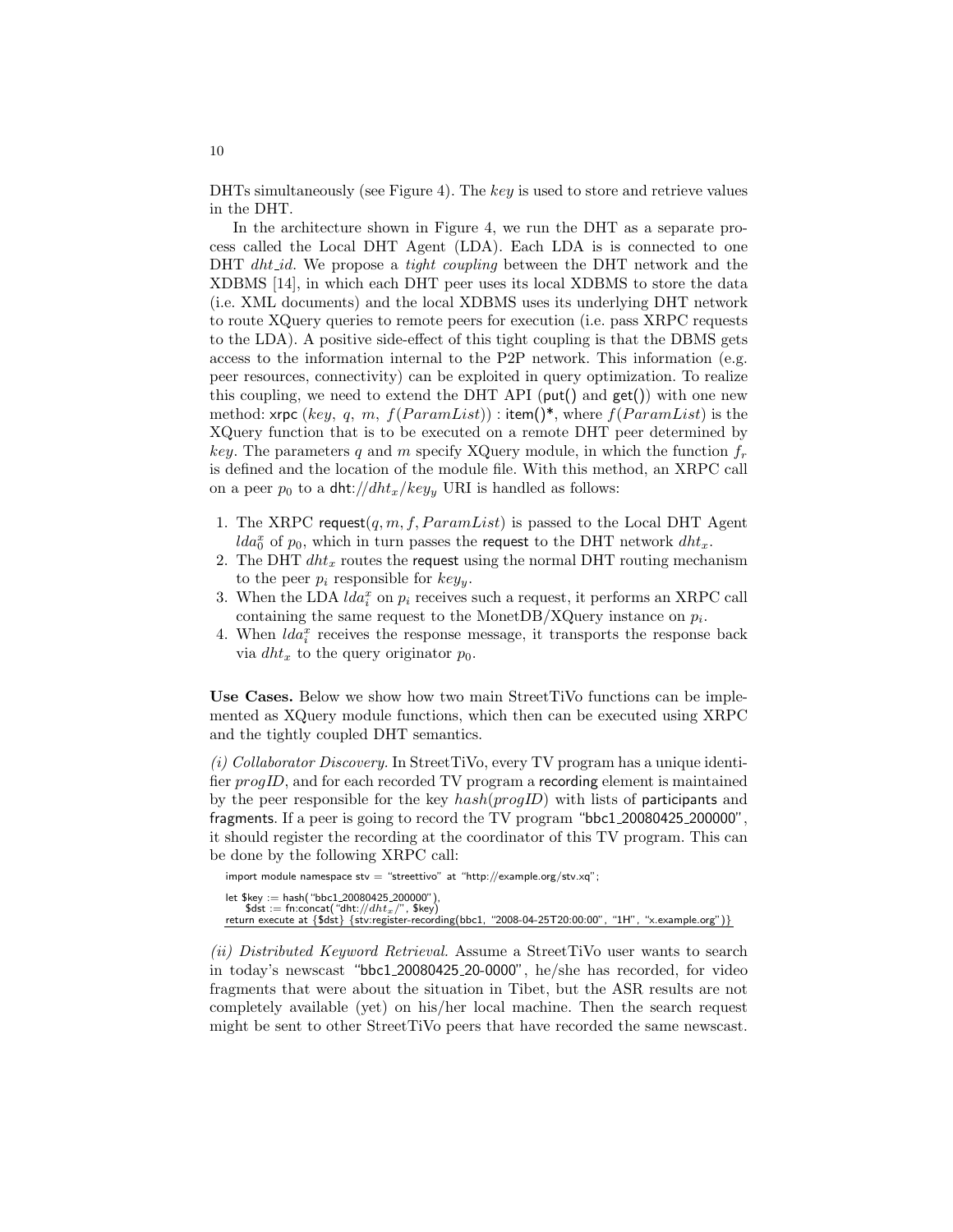The following pseudo-code first retrieves the list of fragments from the coordinator, and then sends a search request to each peer that owns (\$frags//owner/@host) the ASR results of a fragment:

| let $%$ key := hash("bbc1_20080425_200000"),<br>$\text{Sdst} := \text{fn:concat}("\text{dht}:}/\text{dht}_{x}/", \text{Skey})$ |
|--------------------------------------------------------------------------------------------------------------------------------|
| \$frags := execute at $\{$ \$dst $\}$ {stv:get-fragments(bbc1, "2008-04-25T20:00:00" }                                         |
| return for \$p in \$frags//owner/@host return<br>execute at $\{Sp\}$ {stv:search("situation in Tibet")}                        |
|                                                                                                                                |

# 5 Conclusion

In this paper, we have described StreetTiVo, a P2P Information Retrieval system that enables near real-time search in video contents by just using existing hardware in the living rooms to collectively run compute-intensive video analysis video content analysis tools.

Thanks to its implementation in a high-level declarative database language, it is straightforward to extend StreetTiVo with other types of functionality. We plan to complement the current media analysis with image processing techniques to automatically detect celebrities in news broadcasts or goals in soccer matches. Maybe even more interesting is that StreetTiVo users can also easily share their own human made annotations. For example, people usually schedule a recording several minutes before/after the start/end of the to be recorded TV program, to prevent missing part of the program. If just one StreetTiVo user has annotated the exact start/end timestamp of the TV program, the information can be shared in the platform with other StreetTiVo users who have recorded the same program, and the unnecessary parts of their recordings can be removed transparently.

## 6 Acknowledgement

The authors would like to thank Marijn Huijbregts for creating the SHoUT ASR toolkits, Erwin de Moel for developing the GUI for Windows Vista Media Center, Henning Rode and Jan Flokstra for their contribution to PF/Tijah, and Niels Nes, Matthijs Mourits and Roberto Cornacchia for their help in organizing the digital video recording. MultimediaN is funded by the Dutch government under contract BSIK 03031.

## References

- 1. Aberer, K.: P-Grid: A Self-Organizing Access Structure for P2P Information Systems. In: CooplS. (2001)
- 2. Rowstron, A.I.T., Druschel, P.: Pastry: Scalable, Decentralized Object Location, and Routing for Large-Scale Peer-to-Peer Systems. In: Middleware. (2001)
- 3. Ratnasamy, S., Francis, P., Handley, M., Karp, R., Schenker, S.: A Scalable Content-Addressable Network. In: SIGCOMM. (2001)